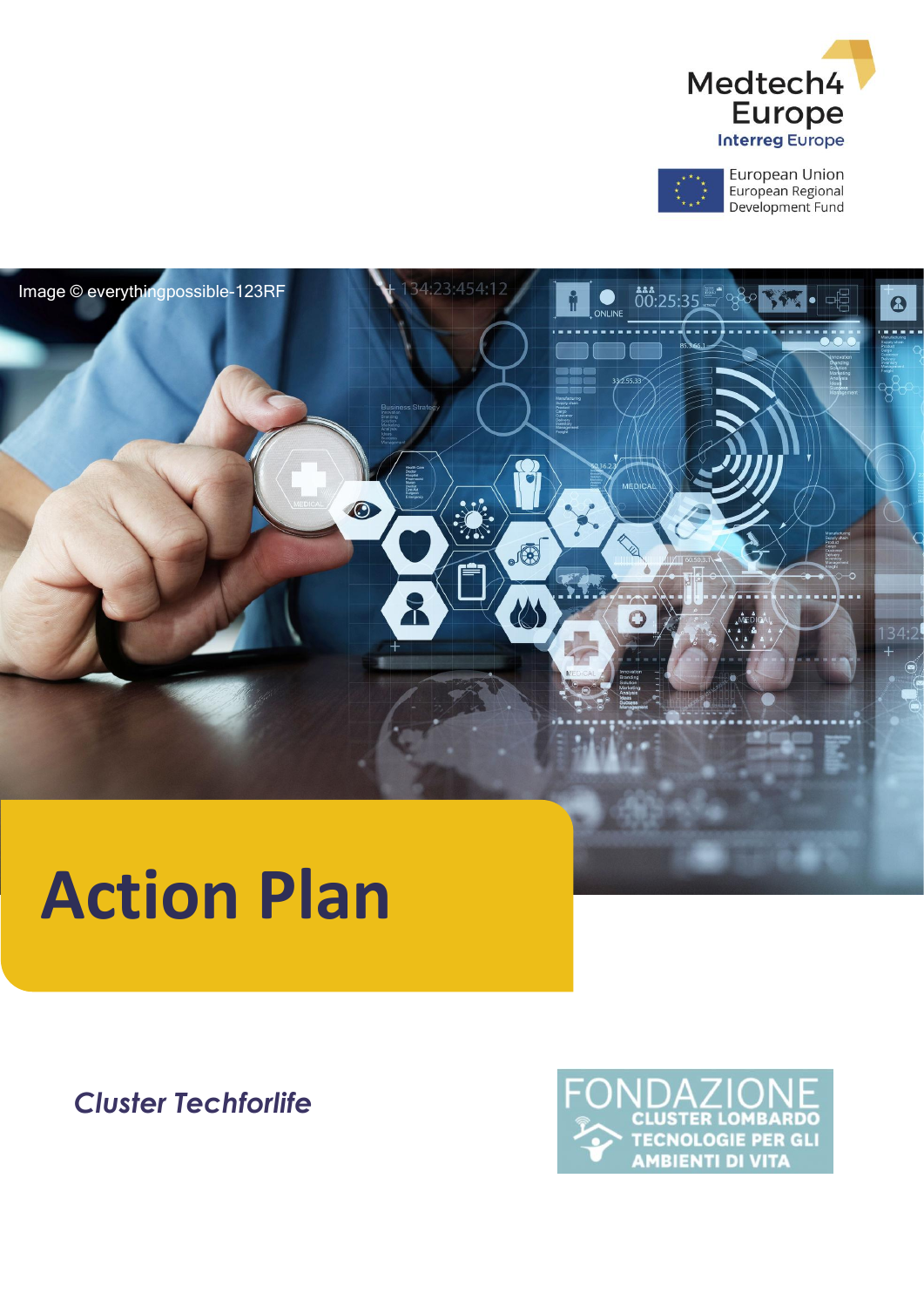

# **PART I – GENERAL INFORMATION**

#### Project: Medtech4Europe

Partner organisation: Clustert Techforlife (ITA)

Other partner organisations involved (if relevant): Lombardy Region

Country: Italy

NUTS1 region: Lombardy-IT (IT25)

Contact person: Jacopo Buzzi

Email address: jacopo.buzzi@univerlecco.it

Phone number: +39 338 2515824

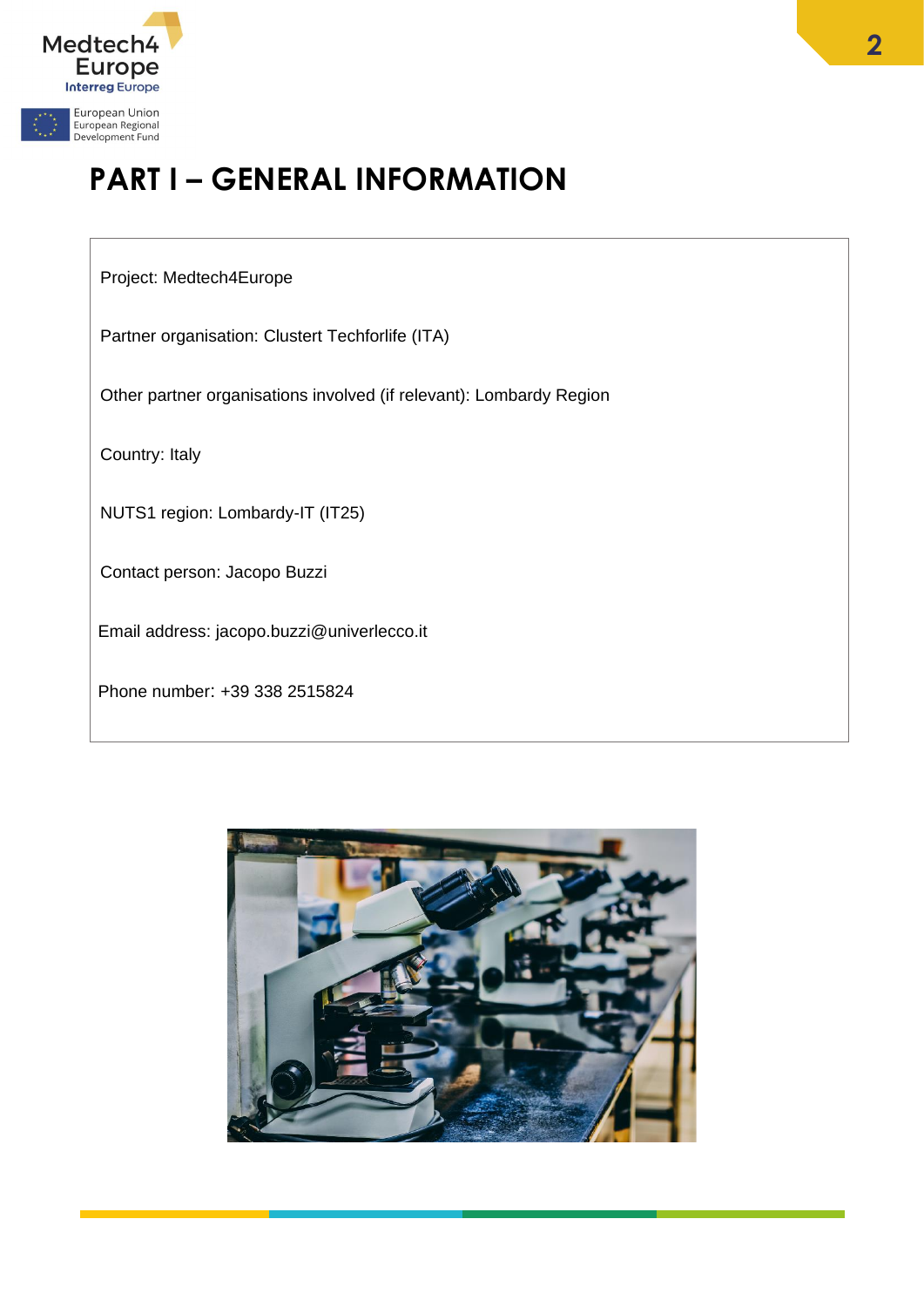

# **PART II – POLICY CONTEXT**

- The Action Plan aims to impact:  $\boxtimes$  Investment for Growth and Jobs programme
	- ☐ European Territorial Cooperation programme
	- $\Box$  Other regional development policy instrument

Name of the policy instrument addressed: **ERDF Regional Operational Programme**

## **Regional context**

Lombardy has one of the strongest GDP PPS per capita of Lombardy and is the second richest region in Italy after South Tyrol, with a GDP per capita about 30% higher than the national and the EU average.

The economy of Lombardy is characterised by a wide variety of industries ranging from traditional sectors, such as agriculture and livestock to heavy and light industries. As the second quarter of 2020, in Lombardy there were 3036 start-ups (the highest value in Italy), representing 27.1% of total start-ups in Italy. In 2020, almost the 40% of the total firms of the region are based in Milan and its province, and the main sectors are: mechanical, electronics, metallurgy, textiles, chemicals and petrochemicals, pharmaceuticals, food, publishing, footwear and furniture. The service sector is also very well developed and mostly related to international trade and financial services.

Lombardy's knowledge-based system is extremely complex, specializes in a range of technical and scientific disciplines and includes skills and research groups of international ranking. In Lombardy there are 14 academic institutions and several top-ranking public and private research centers. 36 entities provide business accelerator / incubator services with over 200 start-ups.

The private R&D expenditure of Lombardy is one of the highest in the Italian economy (78% against a national average of 58%). The private R&D expenditure was concentrated, over the years, in health, energy and environment, advanced manufacturing, agrifood and ICT. The large provate investment is paired with a great participation in European projects fundings which sees an SMEs participation of 53%, the highest in Italy.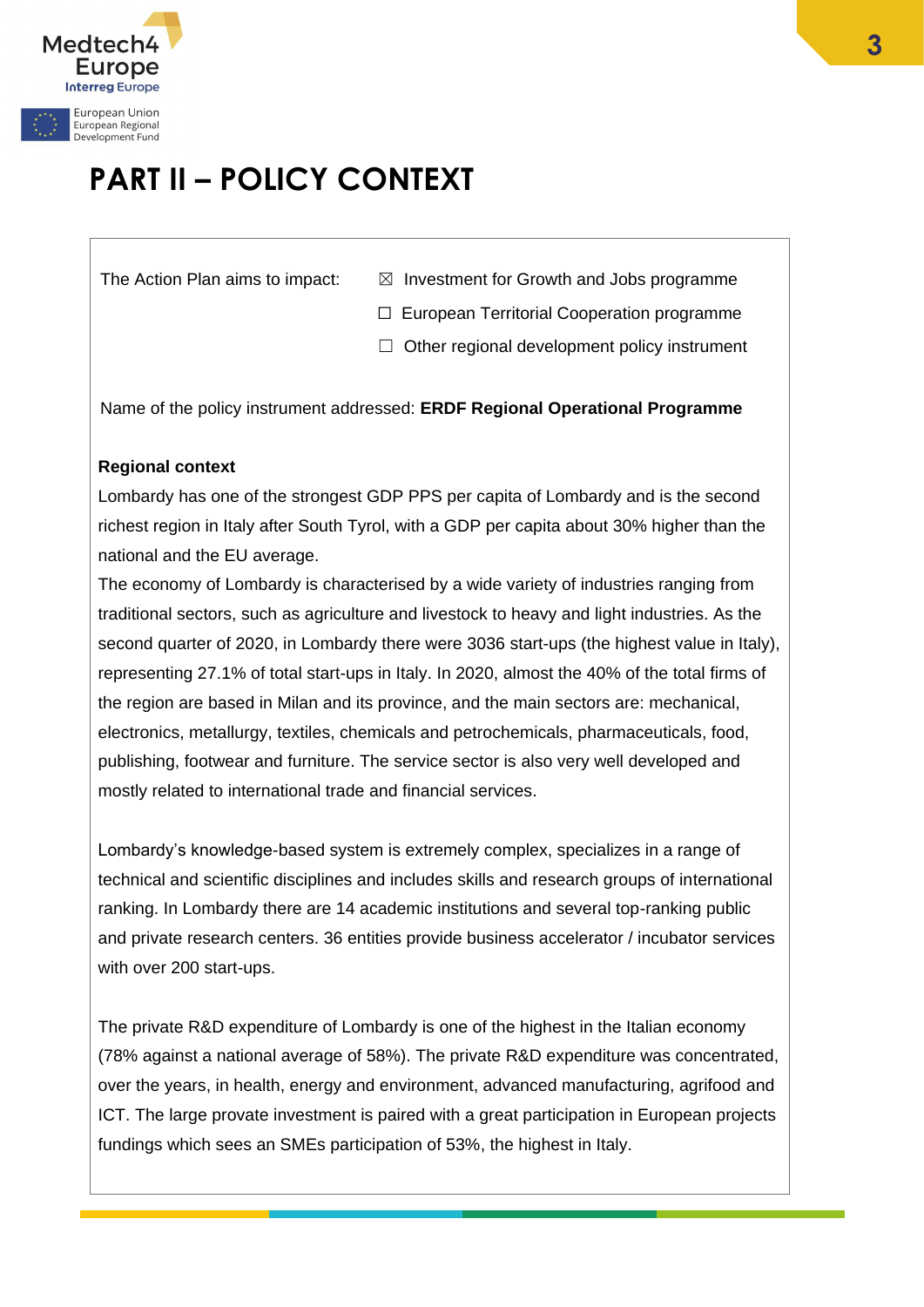

European Regional Development Fund

> The Lombardy Regional Administration (Directorate General Research, Innovation, University, Export and Internationalization) plays a central role in designing/implementing the RTDI policy. All representatives of the innovation ecosystem are involved in defining the technological pathways: representatives of the companies and research organizations, through Cluster Organizations (nine Lombardy-based technological clusters: life sciences; smart communities technology; living environment technology; aerospace; agri-food; green chemistry; energy, cleantech and sustainable building; smart factory; mobility) and specific sectoral working groups too.

## **MedTech in Lombardy**

Medtech represents roughly the 16% of the Regional Investments in the Research and Development field, with 286,1 Million Euros in the last 6 years and being the most relevant Specialization area of the ERDF Regional Operational Programme, which covers for the 51% of the total investments. The rest of the investments come from National assets (for the 19%) as well as from Europe Horizon 2020 program (30%).

The major topics of interests in the Medtech sector within the region are as follows:

- Orthoses, prosthesis and implantable devices
- Medical Robotics, biomedical instruments and products
- Alternative drug delivery systems
- Assistive Technologies of the disabled and the elderly
- Intelligent clinical information management
- Bioinformatics, in silico modelling and simulation
- Personal health, preventive healthcare, mobile health
- Medical imaging technologies
- Early diagnosis tools, Point-of-Care (PoC) testing

The Growth and Job Program of the ERDF Regional Operational Programme in the 2014- 2020 time frame was funded with 970,4 Million euros which came from Lombardy Region for roughly 15% of the expenses. The 36% of these expenses were allocated in the First Axis, to empower Research, Innovation and the technical development of the Region, for a total of 349.2 Million Euros that were used within the Smart Specialization Strategy (S3). The Third Axis has also its relevance with respect to the Project, being focused on increasing SMEs competitiveness with 30% of ERDF Regional Operational Programme economic resources.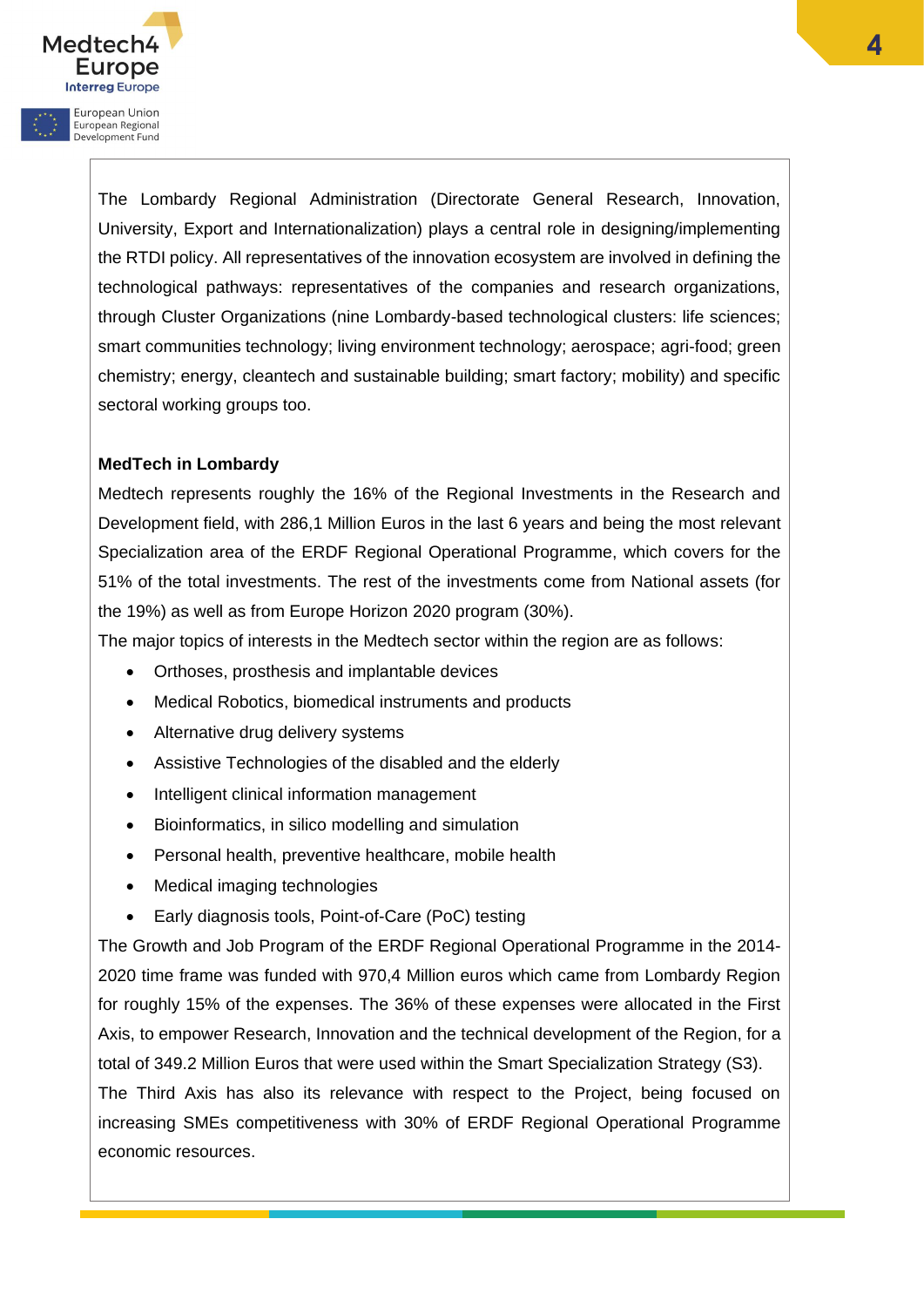

European Regional<br>Development Fund

#### **Actions addressed in this action plan**

This action plan addressed the Medical Technology sectors, comprising a wide variety of products, services and which involves stakeholders that range from SMEs, to University and Research Organization as well as Clinical Centres.

In order to strengthen the Lombardy ecosystem, taking into consideration the lessons learned withing the Medtech4Europe project, this action plans aims at:

- Improving technological transfer, facilitating SMEs in reaching the marker with Innovative technologies and services
- Increasing ERDF funding for the SMEs and Research Organizations that operate in the medtech sector.
- Increasing the efficacy and effectiveness of the ERDF funding in Lombardy, assuring that research project reach the market for medical devices.
- Increase the presence of Lombardy within the international medtech networks, creating strong relations between other regions with similar or complementary research interests.
- Promoting a strategic collaboration with the province of Limburg (NL), as a follow up of the relationship established within the projetc, so to jointly identify appropriate connections in the respective ERDF Operational Programmes (e.g. as for transnational activities) as well as other relevant EU Programmes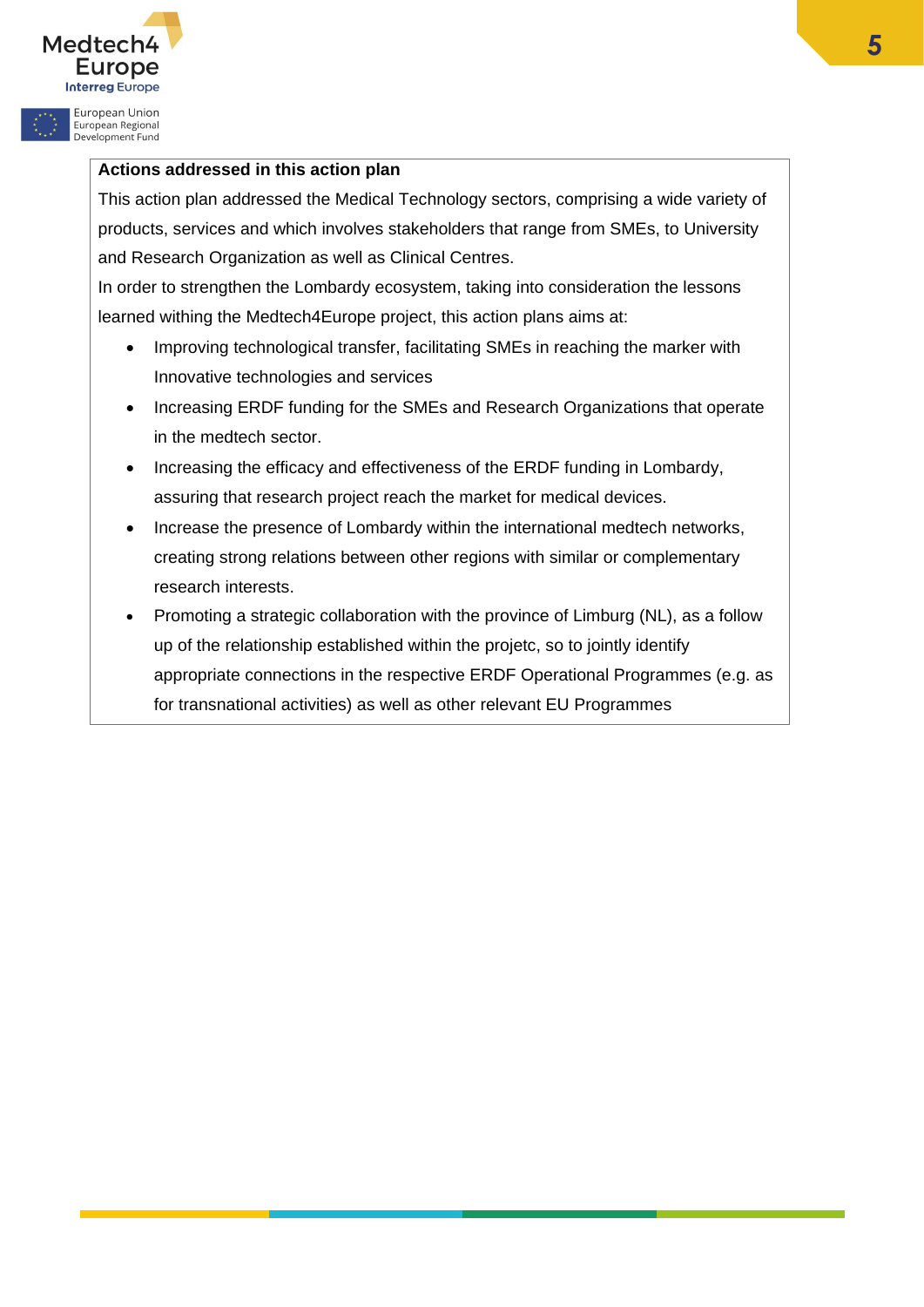

# **PART III – DETAILS OF THE ACTIONS ENVISAGED**

# **ACTION 1**

Name of the action: **Clinical trials competence Centre**

# 1. **Relevance to the project**

In many occasions, throughout the course of multiple stakeholders' meetings, one of the most recurrent themes and problems that projects partners were experiencing in their region was the difficulty in developing and accessing clinical studies. This problem, which is present also in the Lombardy Region and which will become even more central in the next years, finds its roots in a lack of connection and cooperation between the different actors that contribute to the medtech sector. In order to facilitate this process, it's necessary that researchers, universities, companies, clinicians and policy makers work together in order to push devices, services and new technologies to reach the market.

During the first phase of the project, the main occasions in which the need to strengthen the technological transfer through the empowerment of a solid and reliable clinical trial process have been the following:

- 1. During the Stuttgart visit in November 2018, some of the Good practices presented (i.e. "Trail Nation") raised the discussion regarding clinical trials, their effectiveness and how to improve it.
- 2. The Workshop on clinic-friendly environments in Maastricht, during the visit in March 2019
- 3. In February 2020, during the visit in Copenhagen, during which the topic of "Trial Nation" was largely presented.

# 2. **Nature of the action**

Create a Virtual competence centre in Lombardy on Technological Transfer and Clinical Trials based upon the already existing technological infrastructures from Lombardy Region (Open Innovation platform). Through the Competence Centre, Research and Innovation in Lombardy Region will be boosted, facilitating the access to clinical trials from SMEs and Research Organization. The action will also improve technological transfer, improving the chance for new start-ups and SMEs to be spun out and off from the competitive Research Organizations that are already present in the Region's medtech ecosystem.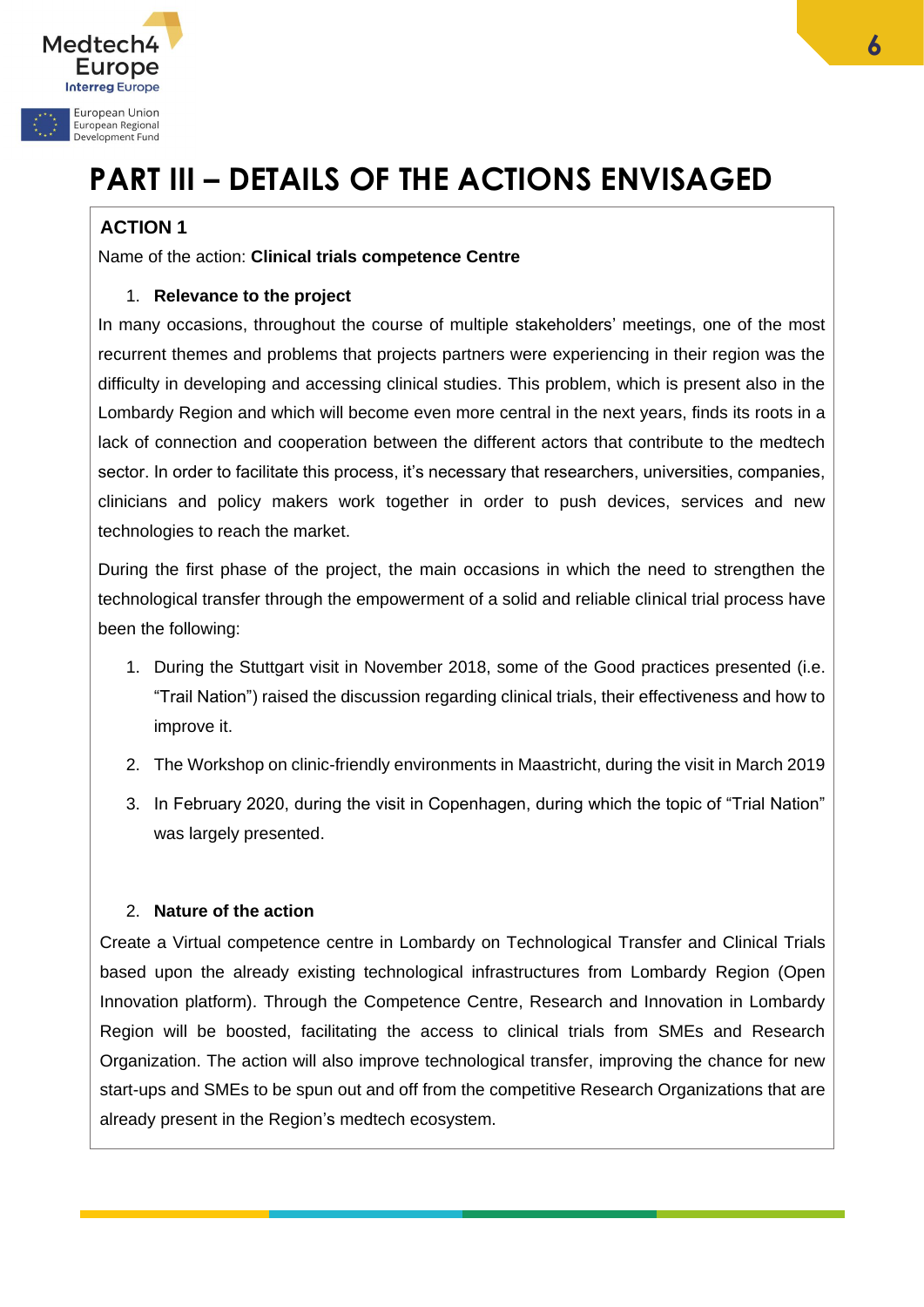

Medtech<sup>2</sup>

Europe **Interreg Europe** European Union European Regional<br>Development Fund

> The first aim of the board will be offering its counselling, expertise, and network to facilitate, empower and strengthen clinical trials in the context of future, ongoing and previous projects financed through the Axis I "Research and Innovation" of the ERDF Regional Operational Programme. This activity will contribute to boost technological transfer and facilitate the adoption of research project's outcomes in the clinical practice, improving projects' impact over the Medtech sector.

Cluster Techforlife has started proposing this methodology with a subgroup of researchers from multiple research hospitals and research organizations within the context of a Axis I ERDF call from Lombardy Region: *Call HUB*. Cluster Techforlife was involved in the creation of the partnership and in the definition of the activities for sPATIALS3, an integrated HUB of research, development and innovation in the context of nutrition that aims to improve Agro-food Productions and to develop innovative technologies for a healthier, safer and more sustainable diet. Thanks to Techforlife activity, clinicians were involved in the design of the project proposal, helping in the definition of the project clinical aims and actively redirecting part of the budget towards clinical trials and product validation. Techforlife allowed and facilitated the interaction between the project partners and clinicians from multiple research hospitals, building a board of experts that could become the core of the Clinical Trial Competence Centre.

The Action proposed will continue in this activity, monitoring the effects and the benefits introduced by the collaboration with the board of experts and advisors and extending this collaboration with other beneficiaries of Lombardy ERDF Regional Operational Programme – Axis I "Research and Innovation".

- A public forum hosted on Lombardy's Open Innovation will be activated so that questions from the regional Medtech stakeholders regarding clinical trials could be collected and answered by the experts (individually or as a board). The Experts Board will also help identifying clinical populations in which the devices or services should be tested, providing useful contacts with corresponding clinics that might be willing to help the SMEs or Research Organizations in carrying on the trials' procedure.
- Another aim of the board of experts will be the creation of a document comprising the scientific and legislative requirements for a scientifically sound clinical trial procedure,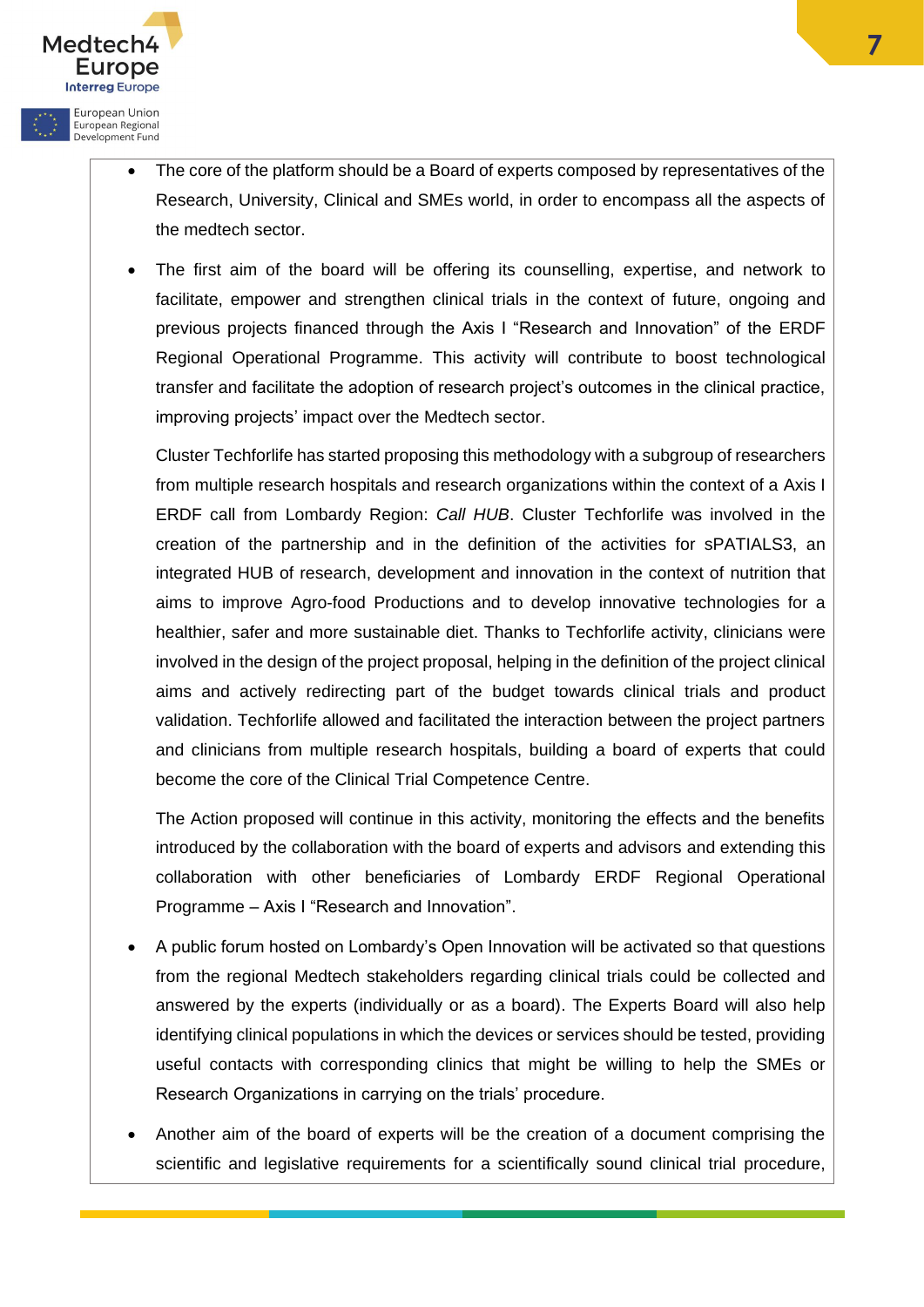

European Regional<br>Development Fund

underlying the most critical aspects to be considered and giving hints and suggestions to those who are willing to bring innovative products to the market.

# 3. **Stakeholders involved**

- Lombardy Region
- Lombardy's Cluster Techforlife and Life Science
- Lombardy's Research clinics
- Lombardy's Universities and Research Organizations
- SMEs and Start-ups with Innovative medtech products that would like to undergo clinical trials.

# **4. Timeframe**

- *-* January 2021 to July 2021: Using the already existing technological infrastructures of Lombardy's Open Innovation platform, the forum and the technological aspect of the Clinical trial Competence Centre will be prepared.
- *-* February 2021 to May 2021: Start collaborations with beneficiaries of previous ERDF Calls to help strengthen the impact on the medtech sector.
- *-* July 2021: Launch event of the Clinical trials competence Centre, reaching out for SMEs and presenting the board to Research Organizations in Lombardy
- *-* September 2021: First document with challenges, suggestions, hints and key aspects of clinical trials will be proposed and shared on the platform.
- *-* November 2021: Final version of the document and creation of the Frequently Asked Questions section on the Online Platform.
- *-* December 2021: First survey about the Centre on the Open Innovation Platform. 6 months feedback meeting to evaluate interest in the platform, its adoption and its effects (number of visits, number of questions, number of clinical trials facilitated).
- 5. **Indicative costs**
- *-* Total man months for the Clinical Trial web platform maintenance and update in the two years: 6 man-months =  $8000 \in (35 \in /h * 38h/m$ onth\*6 months)
- *-* Experts to collect, structure and write the document with challenges, requirements and suggestions regarding clinical trials: 2000€ Total expenses for the action: 10.000€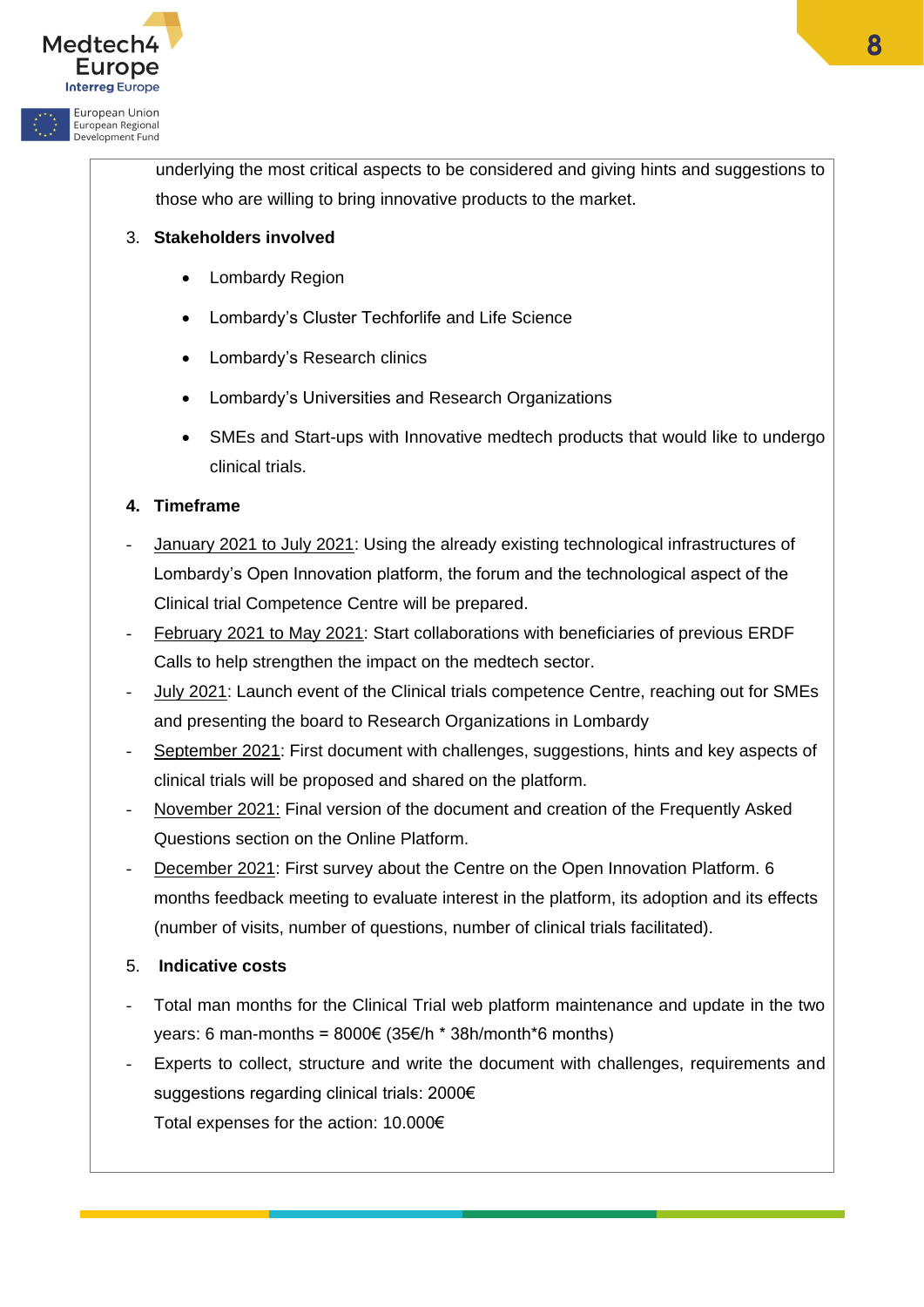

European Regional Development Fund

#### 6. **Indicative funding sources**

The Action will be financed by own means of the partner.

# **ACTION 2**

#### Name of the action: **Cooperation Limburg and Lombardy**

#### 1. **Relevance to the project**

Within the good practices Limburg's REGMEDXB project was introduced amongst the Medtech4Europe project partners. After an exchange of details between Limburg representatives and the Italian colleagues during the Stuttgart meetings in December 2018 the MIND (Milano Innovation District), initiative arose as an interesting case for cooperation. During a self-organised site visit organised by the Lombardy Region and Assolombarda in the framework of this project the Brightlands Materials Center, the Brightlands Chemelot Campus and the Province of Limburg were introduced to the developments of Arexpo/MIND in January 2020.

Since the MIND is still under development, the presentations have shown that there might be an interest for a transfer of knowledge about the governance (triple helix model and open innovation) of Brightlands to be to be strategic for the MIND governance. Therefore, a learning transfer organized in Limburg for Lombardy could be organised on the governance. This exchange can be bidirectional since MIND and MERLN Institute of the Maastricht University, as well as MUMC+ could also benefit from a scientific exchange of experiences that could lead to a closer operation on the regenerative medicine themes.

#### 2. **Nature of the action**

The aim of this action is to build up and deepen an international network around MedTech between Limburg and Lombardy With the objective of further strengthening the existing collaboration, also through the definition and realisation of strategic projects under the new EU Programming Period 2021-2027.. In order to give shape to this cooperation, the Lombardy Region, together with the Province of Limburg, will give follow-up to the previous study visit occurred in 2020 in Milan. Accordingly, this action will address the implementation of the first forms of cooperation as envisaged and developed during the first study visit.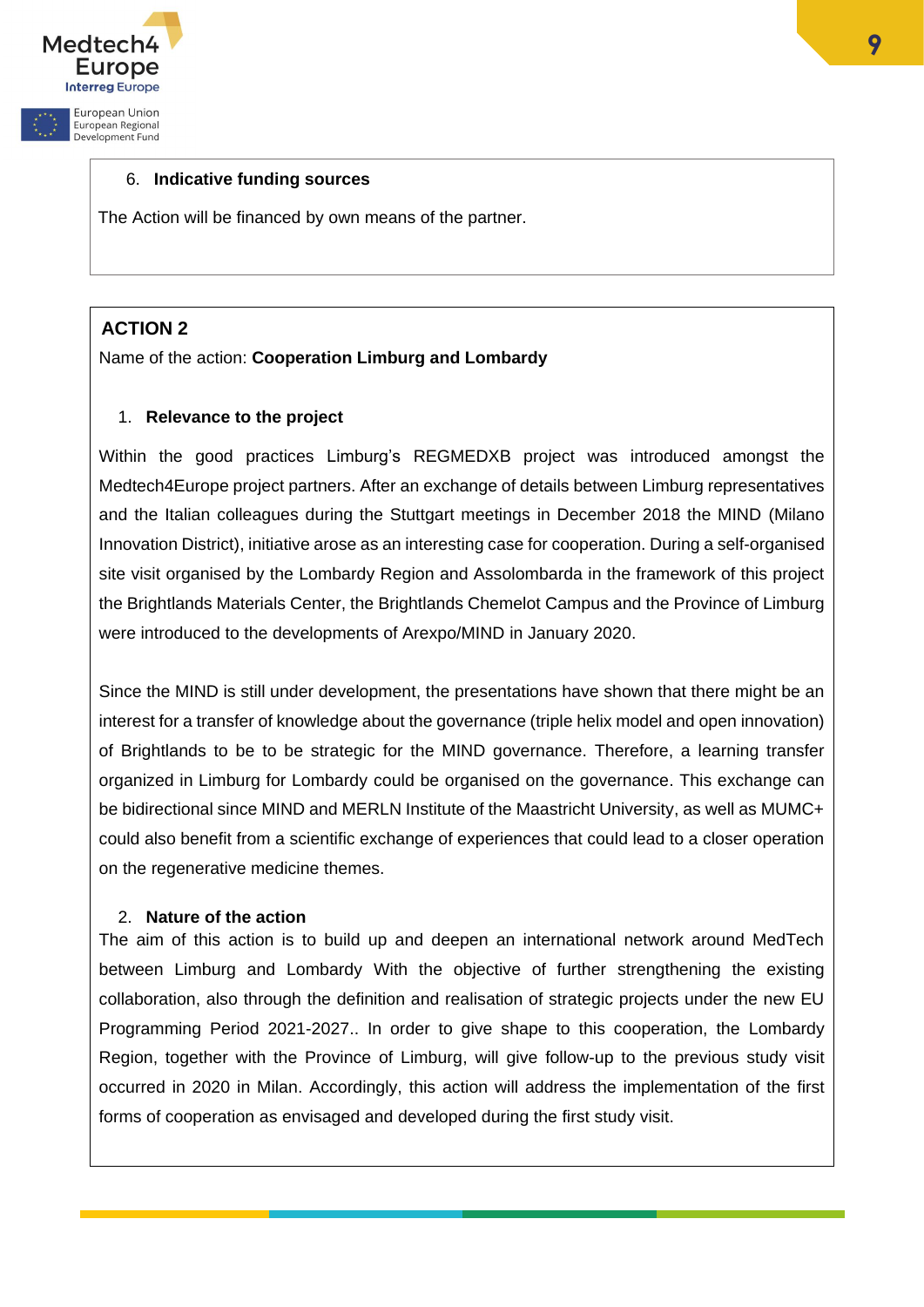

European Regional Development Fund

> The action will include different initiatives, starting from a preparatory analysis phase (desk research, matchmaking, feasibility study) which will lead to a study visit in order to have the opportunity for a concrete interaction on strategic project ideas and/or other synergic activities. Through this direct exchange, the stakeholders from Lombardy and Limburg can get a better understanding of the areas for a stricter collaboration and the advantages they can reciprocally have. This paves also the way for a further development of additional project ideas at a later stage. By doing this more cross-border collaborations are thus possible, to be pursued also in other key relevant frameworks.

> Visits to Milan and Limburg help to deepen the cooperation between Lombardy and Limburg. This will be further enhanced when the strengths of different parties are combined and parties from Limburg and Lombardy will work together in a MedTech project. Incorporating the possibility of exchanging project ideas in the study visit increases the possibility of setting up such a collaboration. In this way, by deploying the knowledge and expertise of both partners, a situation can be created from which both could benefit. This action will help in increasing the cooperation between the two regions within the context of the S3 platform, in which both regions are involved, creating a scientific and institutional bridge across Europe.

> In addition to the in-depth exchange of good practices, cooperation also provides economies of scale and better access to different markets. Because of the European character of the cooperation, the European market is more accessible and because of the larger scale it is also possible to look beyond European borders.

> Through the successful joint action between Lombardy and Limburg, the relevance of international collaboration will be highlighted as an added value that could be concretely operationalised through appropriate ERDF support, for example under future calls targeting interregional cooperation, or other relevant EU programmes, such as the Interregional Innovation Investment Initiative, Horizon Europe and/or EU4 Health. Such reference framework could indeed represent an appropriate context for the implementation of further collaboration activities, which will be explored during the matchmaking phase and feasibility study, and further defined during the following steps.

#### 3. **Stakeholders involved**

- Province of Limburg
- Maastricht University MERLN Institute
- REGMEDXB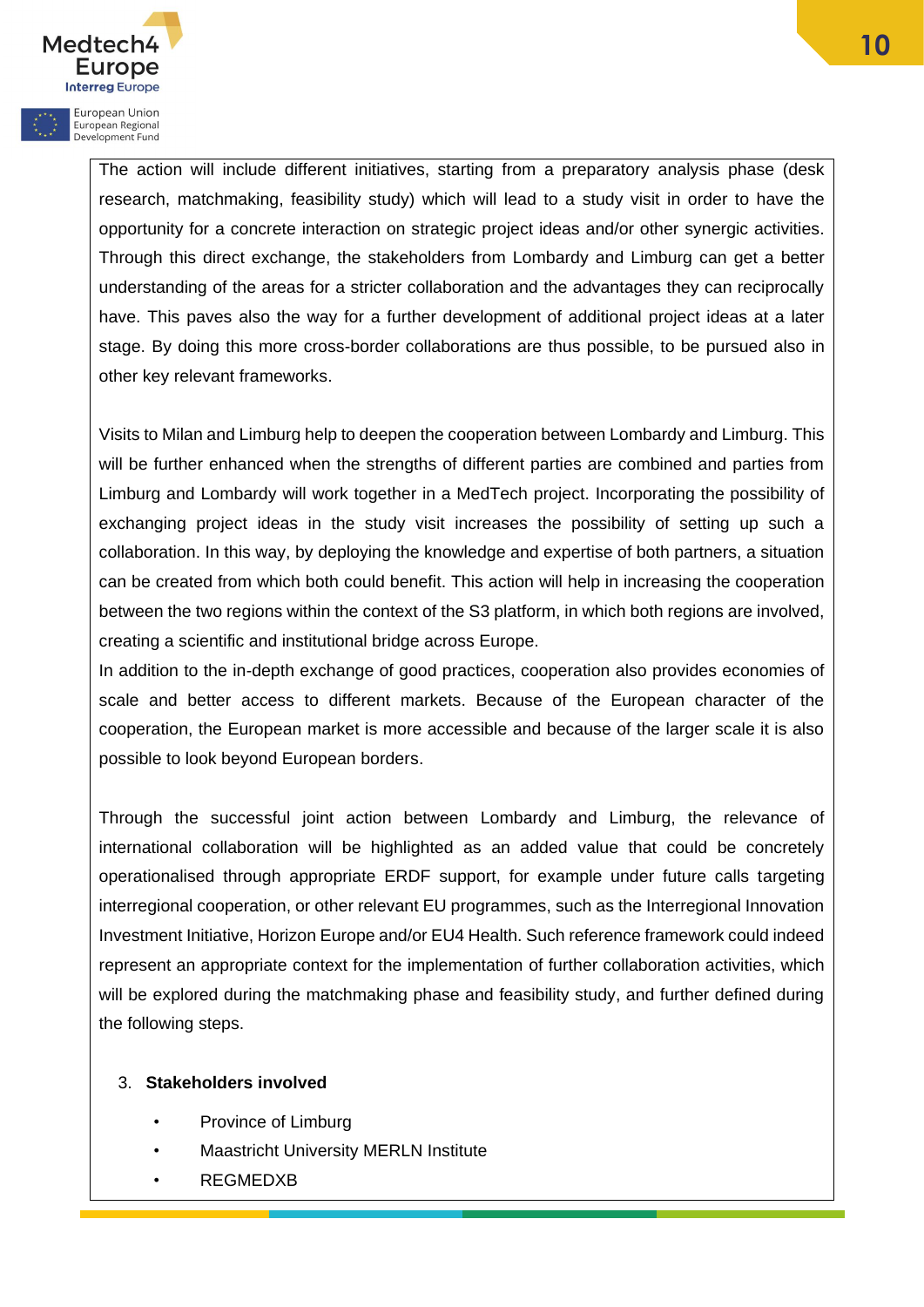

European Regional<br>Development Fund

- MUMC+ (University Hospital Maastricht)
- Arexpo/MIND
- Lombardy Region
- Assolombarda
- Politecnico di Milano
- Cluster Technologies for Living Environment (TechforLife)
- Brightlands Maastricht Health Campus

#### 4. **Timeframe**

In the next two years the following actions will take place to deepen this cooperation:

| <b>Date</b>    | <b>Action</b>                                                                                                                                                                                                                                                                                                                                                                                                                                    |
|----------------|--------------------------------------------------------------------------------------------------------------------------------------------------------------------------------------------------------------------------------------------------------------------------------------------------------------------------------------------------------------------------------------------------------------------------------------------------|
| Quarter 1 2021 | <b>Deskresearch:</b> During the desk research an overview of the medtech ecosystem in<br>Lombardy and in Limburg will be drawn up. In this overview the organisations that are<br>active in the Medtech, but also the specialisations of these organisations, are<br>mapped out.                                                                                                                                                                 |
| Quarter 2 2021 | <b>Matchmaking:</b> This step investigates where there is overlap between organisations<br>and activities in Limburg and Lombardy. This so that organisations can be linked<br>together for cooperation.                                                                                                                                                                                                                                         |
| Quarter 3 2021 | <b>Feasibility study:</b> which parts of the ecosystem are we going to link? Based on the<br>matchmaking, a feasibility study is drawn up to investigate whether cooperation can<br>take place on these different subjects and between these organisations.                                                                                                                                                                                      |
| Quarter 4 2021 | <b>Study visit (group):</b> A study visit is planned to complete the feasibility study. During<br>this study visit, the various organisations will get to know each other and the official<br>starting signal will be given for the cooperation between Lombardy and Limburg in the<br>field of Medtech                                                                                                                                          |
| Quarter 1 2022 | <b>Start of cooperation:</b> In the first quarter of 2021, the organisations will get to know<br>each other for the first time at an individual level. Following the study visit to Milan,<br>the partners from Lombardy will now be invited individually in Limburg to become<br>acquainted with Limburg's work in Medtech. These are therefore individual visits.<br>which will immediately allow the seed to be sown for further cooperation. |
| Quarter 2 2022 | <b>Follow up of the start of the cooperation.</b> During this phase, the two ecosystems<br>will be more linked. This is because, as a result of the visits, cooperation has got off<br>the ground.                                                                                                                                                                                                                                               |
| Quarter 3 2022 | Initial project ideas are exchanged and, when opportunities exist within European<br>programmes, the first joint grant applications are prepared.                                                                                                                                                                                                                                                                                                |
| Quarter 4 2022 | The first joint grant applications (e.g. through Horizon Europe) will be <b>submitted</b> .                                                                                                                                                                                                                                                                                                                                                      |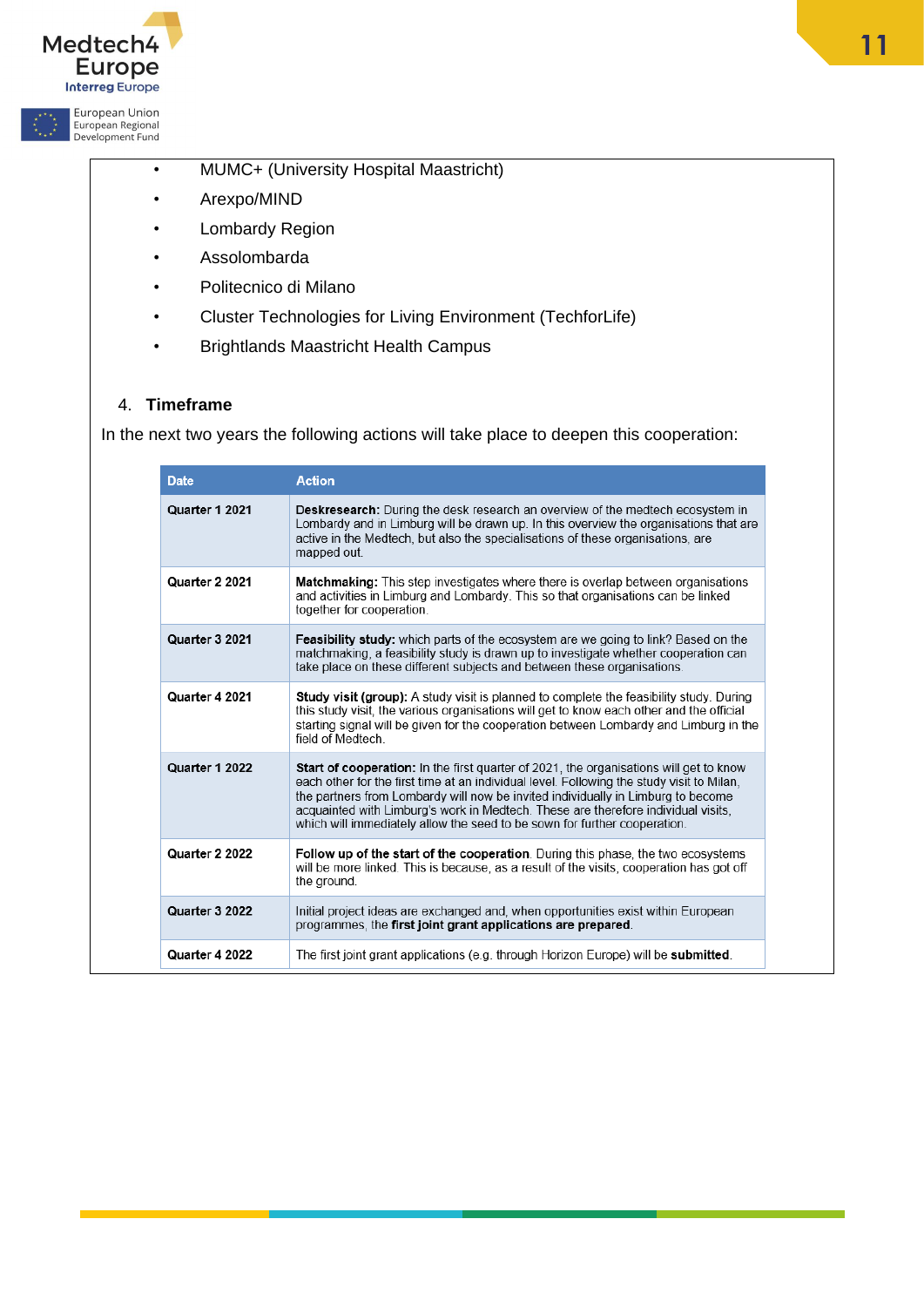

5. **Indicative costs**

Travel costs for this event will be €1.000 for each person who will participate in Milan's and Limburg's study visits. Forecast is that four persons will participate each study visit so the total cost of the study visit for each Region will be €4.000.

Costs are expected also for the Region that will host the visit, for its organization which we evaluate around 3000€ per visit.

Each Region is therefore expected to spend 7.000€ for the two study visits.

Limburg expenses: 7.000€ Lombardy expenses: 7.000€ Total expenses: 14.000€

# 6. **Indicative funding sources**

These costs will be paid out of own means from both partners.